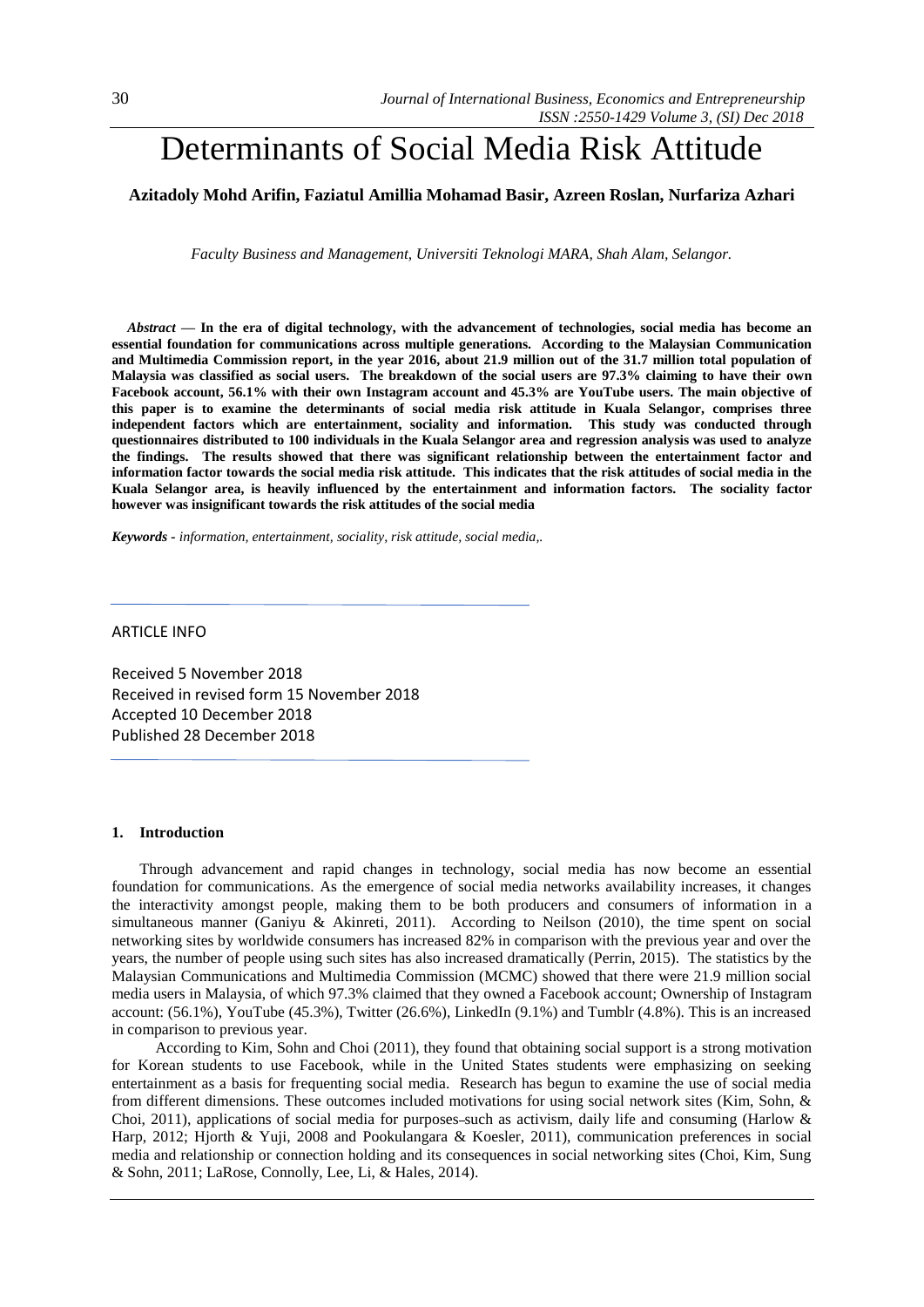Due to the rapid and important growth of social media, there is a lack of attention being paid to the risks exposures in using these medium of communications. The Star, Malaysia local newspaper, reported a case where a nine-year-old had suicidal thoughts after being called nasty names on Facebook. The girl did not have the maturity to deal with the comments and thus developed childhood depression. In May 2017, a 20-year-old student jumped from the 17th floor of a flat in Georgetown, Penang. Teh Wen Chun was said to be struggling with his studies and was also said to be a cyberbully victim (The Star, 2017). A news report by The Star (2017) stated that cybercrime is growing in Malaysia as proven by the statistics from the Cyber Security Malaysia. There were a total of 2,428 cybercrime incidences reported between January and April 2017 (CyberSecurity Malaysia, 2017). Therecent Wannacry malware attack is one example of a cybercrime that has hit 300,000 devices in 150 countries (The Star, 2017).

## **2. Literature Review**

#### *2.1. Risk Attitude*

The perception of the magnitude of the risks and expected benefits of the activities will influence the likelihood of a person to engage in domain specific risky activites (Weber, Blais & Betz, 2002). Over recent years people of all ages are permanently logged onto social media through their cell phones and mobile tablets (Petter, 2012). The Internet Users Survey 2017 (IUS2017) was established by Malaysian Communication and Multimedia Commission in 2017 for the purpose of interviewing a total of 3,469 respondents through Computer Assisted Telephone Interview (CATI) system. From the survey conducted, it was found that 97.3% of the respondents owned Facebook accounts, followed by the Instagram account. The reason for this is because social media enables people to share and interact with each other and the content becomes more democratized (Drury 2008).

#### *2.2. Entertainment*

One principal meaning of the verb "to entertain" is to provide the public with something enjoyable, or pleasurable that holds their attention for a period of time the entertaining object or occasion is perceived. From the definition, it can be concluded that people feel truly entertained when they are in a leisure experience (Robert A. Stebbins, 2016). A previous study (Naseem Rahman, 2014) investigated on the usage and online behaviour of social networking sites among international students in New Zealand. Out of the 316 respondents in that study, the entertainment factor is the second most important reasons why international students used the social networking sites. The lists of entertainment that are included in the study are enjoying chatting with friends, watching videos and listening to the music. The finding of the study stated that 90% of the respondents "enjoy chatting with friends", 86% "watching videos" and 86% "listening to the music'. From the discussion, it is hypothesized that:

H1: There is a relationship between the entertainment and users' risk attitude of Social Media.

#### *2.3. Sociality*

Sociality comes from the word 'social'. According to the Oxford English Dictionary, social is the needing of companionship and therefore best suited to living in communities, while online sociality means social interaction in digitally networked environments, including social media platforms. Sociality activity in social media can be considered as media sharing websites, gaming sites, and all locative media encourage participants to list contacts and "Friends". Nicole B. Ellison and Danah Boyd (2013) classified that sociality in social networking sites can come in the forms of a public or semi-public profile and the "friends" list. Therefore, it is hypothesized that:

H2: There is a relationship between the sociality and users' risk attitude of the Social Media

## *2.3. Information*

One of the main purposes why people use social networking sites is the need for information, either wanting to find or share it. Oxford Dictionary defined information as facts provided or learned about something or someone. Social networking sites are web sites that provide a basic or constructive community for people to share their daily activities with family and friends, and share their interest on various topics, and increase their circle of acquaintances (Jain, 2017). Social networking is this century's most ideal communication environment, offering a range of opportunities for sharing personal information and getting in contact with other users (Datcu, 2012). Based on the discussion, it is hypothesized that:

H3: There is a relationship between the information and users' risk attitude of the Social Media.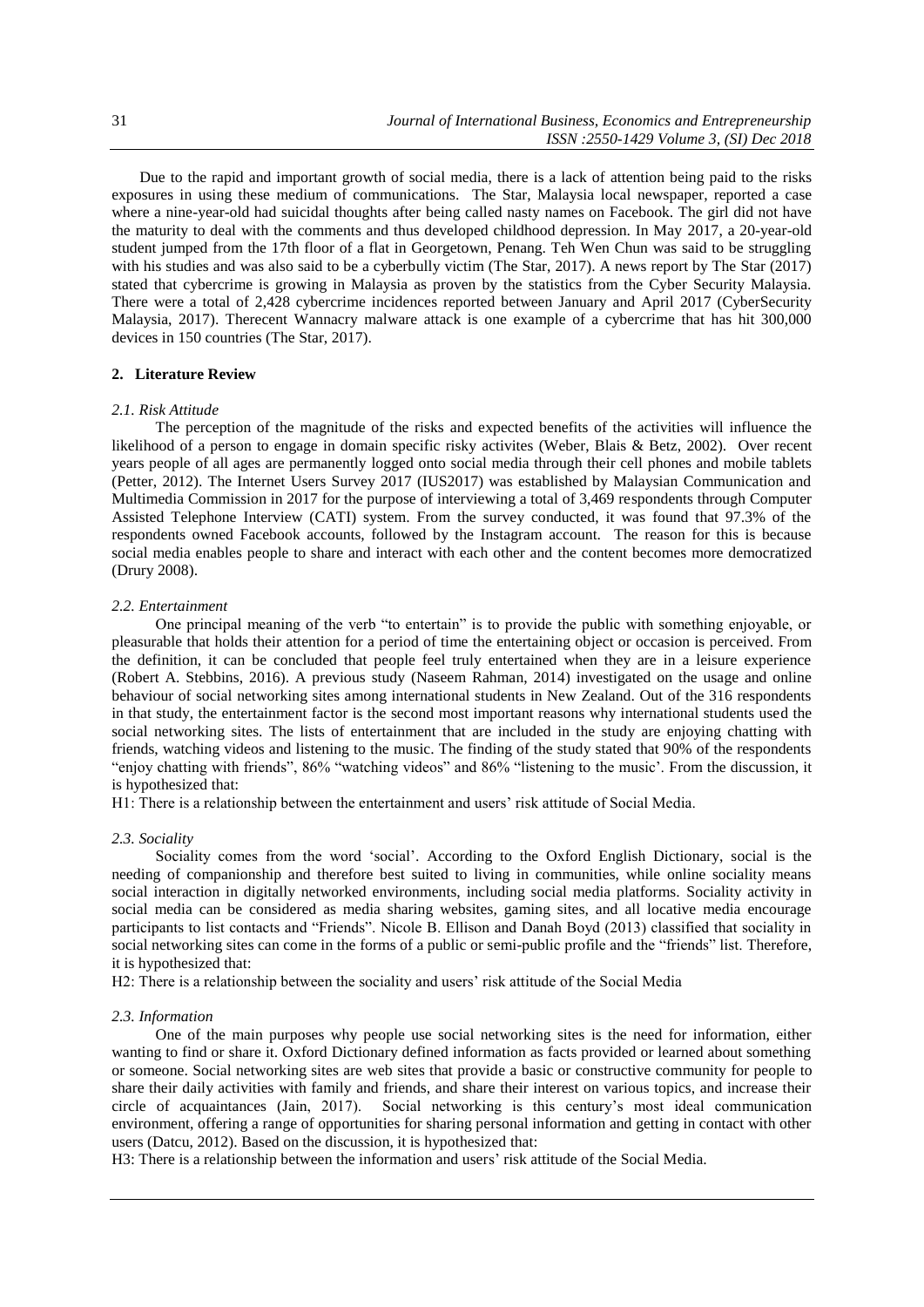## **3. Methodology**

The main objective of this study is to identify the determinants of the users' risk attitude of social media in the Kuala Selangor area, with a sample size of 100 respondents. The unit of analysis in this study was individual. Respondents were selected using simple random sampling method. The study was conducted using primary approach via self-administered questionnaires. A set of research instrument was adapted to measure each of the dimensions. A five-point Likert scale ranging from strongly disagrees to strongly agree was used as the measurement tool. The questionnaire is divided into two sections, with the first section on demographic profiles, whilst the second section is on the determinants of the users' risk attitude of the Social Media.

## **4. Finding and Discussion**

#### *4.1 Reliability Analysis*

The item-reliability test was carried out and the findings showed that Cronbach alpha value of the items ranged from .714 to .871.

| <b>Variables</b>               | N of Item | <b>Item Deleted</b> | <b>Alpha</b> |
|--------------------------------|-----------|---------------------|--------------|
|                                |           |                     |              |
| Risk attitude of social medias | 5         | ۰                   | 0.714        |
| Entertainment                  | 5         |                     | 0.871        |
| Sociality                      | 5         | $\qquad \qquad$     | 0.855        |
| Information                    | 5         | -                   | 0.842        |

| Table 1: Reliability Analysis |  |
|-------------------------------|--|
|-------------------------------|--|

#### *4.2 Descriptive Analysis*

Based on the findings, it can be seen that the information factor has the highest mean value of 4.1680. This means that most respondents agreed that they spent their time on social media to seek information. The variable with the highest standard deviation is the entertainment factor with the value of 1.04241. This may indicate that the respondents may not use their social media for entertainment purposes.

| Variables                      | Mean   | <b>Standard Deviation</b> |
|--------------------------------|--------|---------------------------|
| Risk attitude of social medias | 3.9640 | 0.72551                   |
| Entertainment                  | 3.5840 | 1.04241                   |
| Sociality                      | 3.7180 | 0.95900                   |
| Information                    | 4.1680 | 0.85030                   |

## *4.3 Correlation Analysis*

From the table 3 below, it can be seen that the value of Pearson Correlation of risk attitude of social media and the entertainment factor is 0.594. This indicates that the two variables have a positive relationship with a moderate correlation. This finding can be supported by a previous study (Naseem Rahman, 2014), it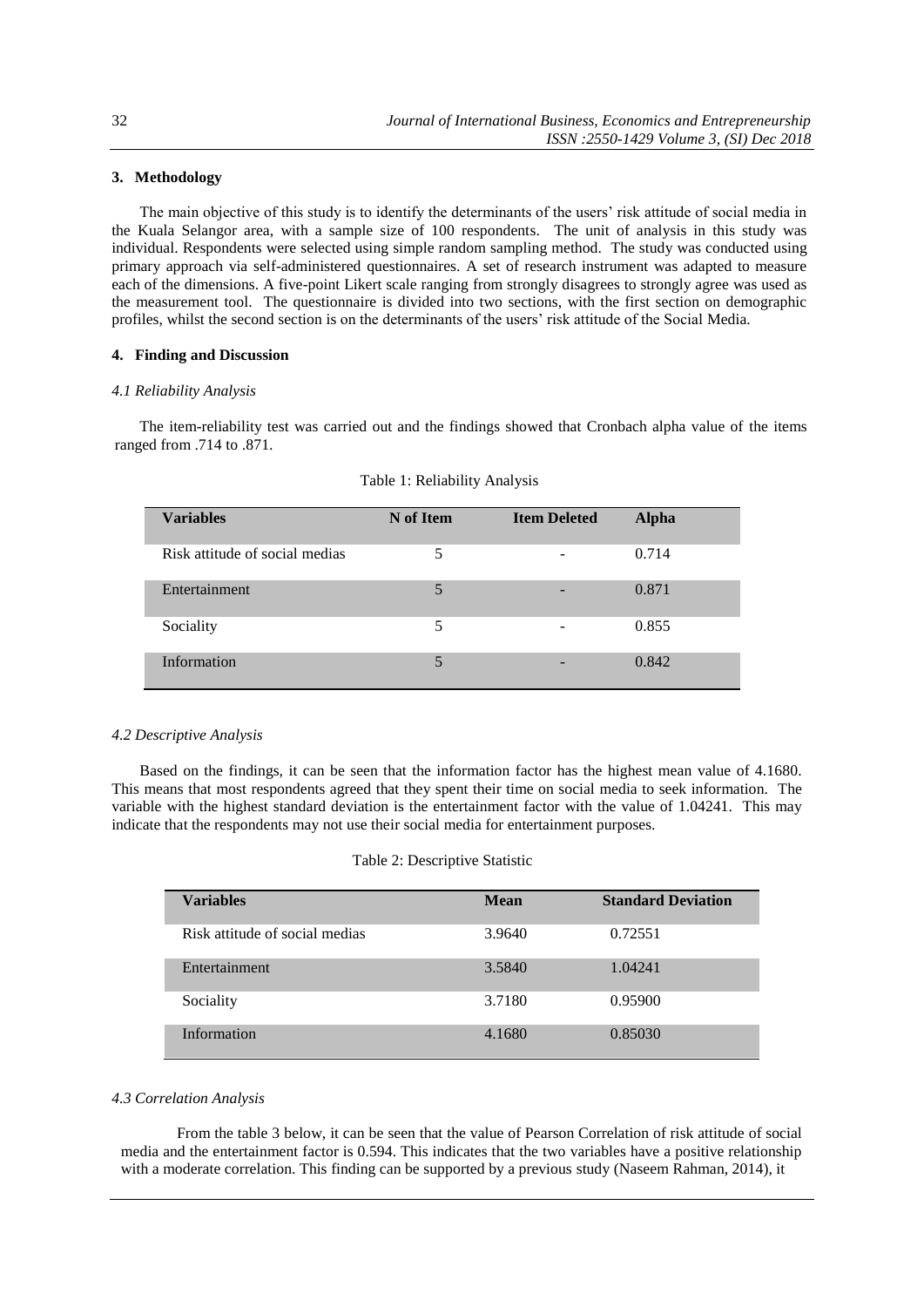was found that entertainment is the second most important reason for students to use the social networking sites. The lists include, chatting with friends, watch watching videos and listening to the music. The finding of the study stated that 90% of respondents "enjoy chatting with friends", 86% "watching videos" and 86% "listening to the music'.

The Pearson Correlation for risk attitude of social media and sociality is 0.578. These two variables have a positive relationship with a moderate correlation. Thus, this implies that the respondents tend to use social media to find social support.

Lastly, the Pearson Correlation for the relationship of risk attitude of social media and information is 0.639. This shows that these two variables have positive relationship but at moderate correlation. Based on the survey by the Malaysian Communications and Multimedia Commission (2016), it was found that there are 88.2% and 90.1% of Malaysians used Internet to get information in 2014 and 2015 respectively. It shows that social media users usually find the information related to the news and employment on the social network sites.

|                               |                            | <b>Risk Attitude of Social</b><br>Media |
|-------------------------------|----------------------------|-----------------------------------------|
| Risk attitude of social media | <b>Pearson Correlation</b> | 1                                       |
|                               | Sig. (2-tailed)            |                                         |
|                               | N                          | 100                                     |
| Entertainment                 | <b>Pearson Correlation</b> | $0.594**$                               |
|                               | Sig. (2-tailed)            | 0.000                                   |
|                               | $\mathbf N$                | 100                                     |
| Sociality                     | <b>Pearson Correlation</b> | $0.578**$                               |
|                               | Sig. (2-tailed)            | 0.000                                   |
|                               | N                          | 100                                     |
| Information                   | <b>Pearson Correlation</b> | $0.639**$                               |
|                               | Sig. (2-tailed)            | 0.000                                   |
|                               | $\mathbf N$                | 100                                     |

Table 3: Correlation Analysis

\*\* Correlation is significant at the 0.01 level (2-tailed)

#### *4.4 Regression Analysis*

Next, multiple regression analysis was carried out to assess the influence of entertainment, sociality, and information on users' risk attitude of the Social Media. From the table below, the R Squared is 0.504. It implies that 50.4% of variation in risk attitude of social media is explained by variation in the independent variables of this study, which are the entertainment, sociality and the information. The balance of 49.6% of the variance in the dependent variable is explained by other variables. The result also shows that information ( $\beta$ = .276) has the biggest influence towards the users' risk attitude of the Social Media. As depicted in Table 4, it was observed that entertainment has significant influence on users' risk attitude of the Social Media (β= .276, p = 0.032), therefore H1 is supported. In addition, Information also has a significant influence on users' risk attitude of the Social Media ( $\beta$  = 433, p = 0.00), thus hypothesis 3 is supported. Meanwhile, sociality did not have a significant influence on users' risk attitude of the Social Media ( $\beta$ = .110, p > 0.05), thus hypothesis 2 not supported.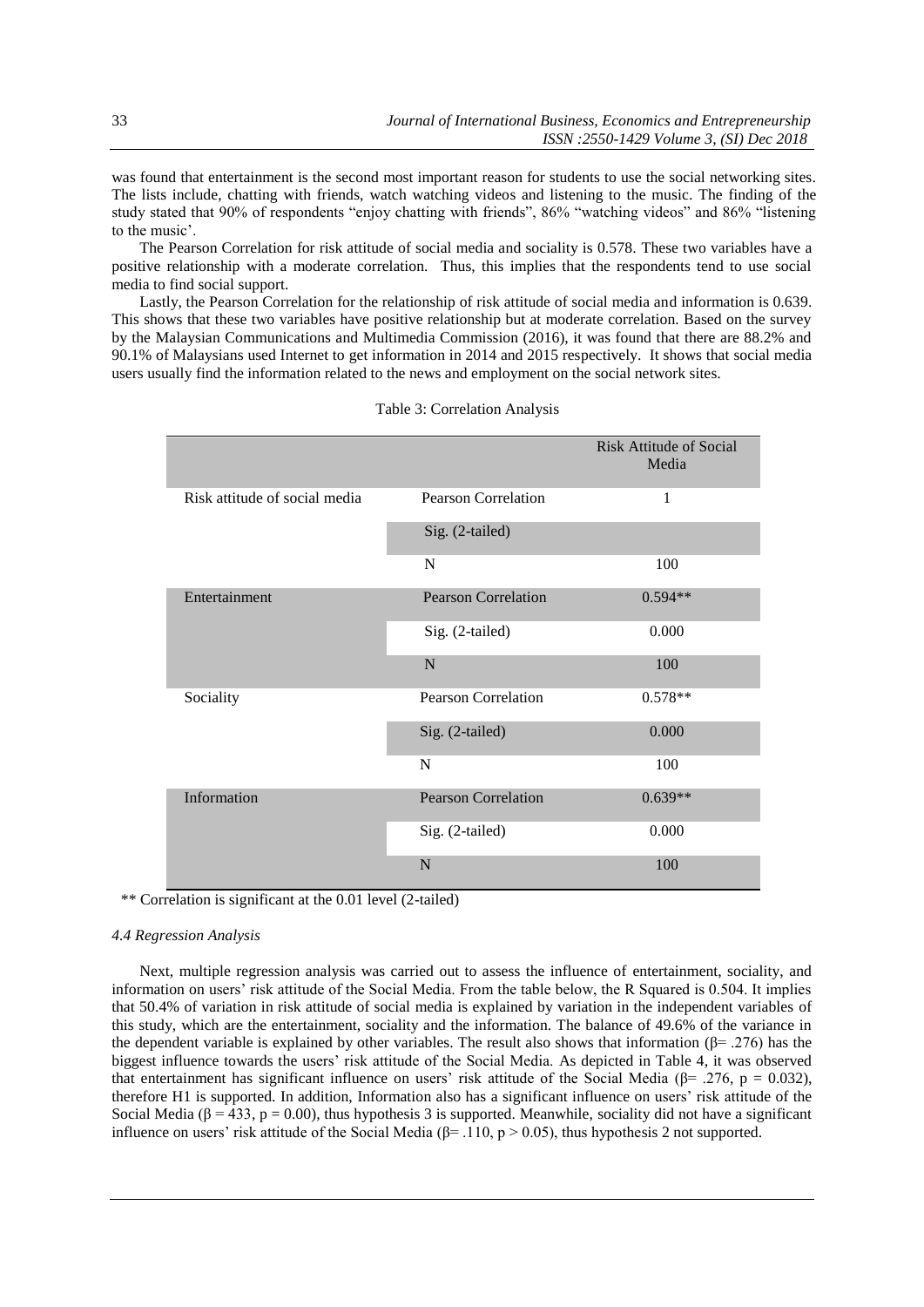| <b>Variables</b> | Sig.  | <b>Standardized Coefficient</b> |
|------------------|-------|---------------------------------|
|                  |       | <b>Beta</b>                     |
| Entertainment    | 0.032 | 0.276                           |
| Sociality        | 0.398 | 0.110                           |
| Information      | 0.000 | 0.433                           |
|                  |       |                                 |
| R Squared        |       | 0.504                           |
| F-Test           |       | 32.571                          |

# Table 4: Regression analysis output

## Table 5: Hypothesis Testing

|                | <b>Hypotheses</b>                                                                          | Finding                |
|----------------|--------------------------------------------------------------------------------------------|------------------------|
| H1             | There is a relationship between entertainment and users' risk attitude of social<br>media. | Accepted               |
| H <sub>2</sub> | There is a relationship between sociality and users' risk attitude of social media.        | <b>Not</b><br>Accepted |
| H <sub>3</sub> | There is a relationship between information and users' risk attitude of social<br>media.   | Accepted               |

## **5. Conclusion and Recommendations**

The interactivity amongst people now has changes with the emergence of social media. However, people tend to forget on the risk exposures in using these social media platform as medium of interaction and communication. In general, the findings of this study provide a number of valuable insights that can help individual to understand on their risk attitude towards social media.

However, this research is limited in several ways. The respondents were limited to individual from Kuala Selangor area. Even though the results of the study cannot be generalized to the entire population due to its sampling decision, it is recommended for the future research to broaden the target respondents to urban area. The research design employed in this study was cross-section and this limits the extent to which causality can be gathered from the results. It will be useful that future research be conducted using longitudinal methods as the data can be collected at more than one point in time. Future researchers are encouraged to investigate the impact of the risk attitude towards the usage of other online application.

## **References**

Beverly, D., Branley & Judith., C. (2018). Risky behavior via social media: The role of reasoned and social reactive pathways. *Computers in Human Behavior 78 (2018)*,183 - 191.

Brandtzæg, P., B. (2012). Social Networking Sites: Their Users and Social Implications — A Longitudinal Study. *Journal of Computer-MediatedCommunication 17 (2012)*, 467 – 488.